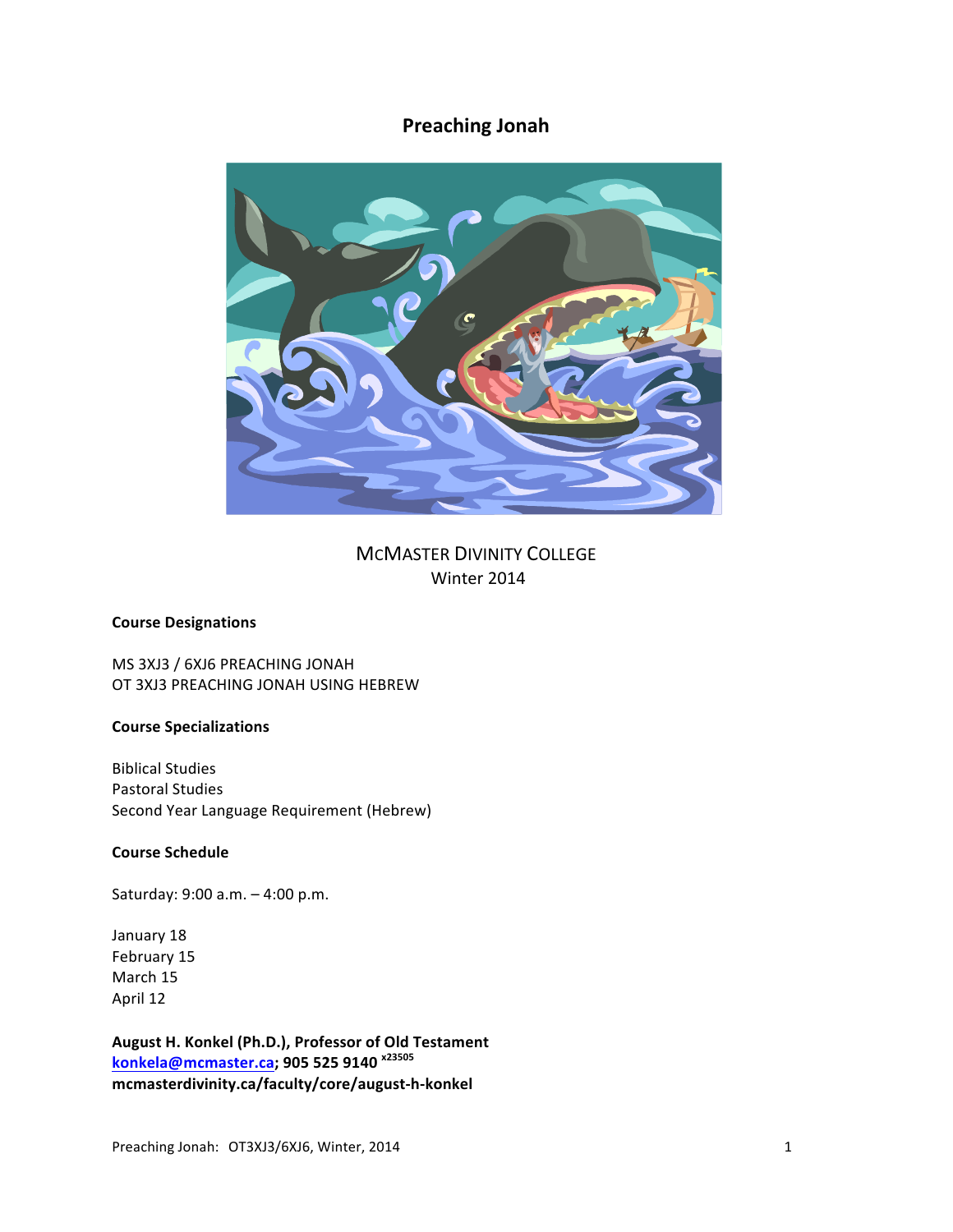#### **Course Description**

Why is there a book of Jonah, and what should it do when you preach it? Jonah is unique among all Biblical books. Among its distinctions are the conflict it has caused in interpretation and the vastly diverse creativity of sermons preached from it. This course will probe the intentions and purpose of the author of this prophetic composition, his method of accomplishing his goals, and how ministers can further his goals in their preaching. It will examine structure, genre, and setting in order to ascertain how this book was intended to teach about God and spirituality.

## **Course Objectives**

# *Knowing*

- To become familiar with the text of Jonah, including translation (exegetical) questions.
- To understand Jonah in relation to the other canonical prophets.
- To appreciate diverse perspectives of literary analysis of Jonah in Jewish and Christian traditions.
- To become familiar with interpretations of Jonah from early Christian times to the present.
- To know how the story of Jonah was employed to teach the doctrine of the resurrection.

## *Being*

- Becoming Christ-like in forgiving others because they know not what they do.
- Responding to injustice and wrong without hate and a quest for revenge.
- Practicing love as Christ loved us and gave himself for us (Eph. 5:2).
- Dealing with anger in a mature and responsible manner.

#### *Doing*

- Preach and teach Jonah to challenge vengeful attitudes and inspire Christian perspectives.
- Correct false emphases on what is important in the book of Jonah.
- Demonstrate forgiveness with help from examples like those of Sokreaksa Himm (see below).

# **Course Topics**

- 1. Review the uniqueness of Jonah as a canonical writing in the Book of the Twelve.
- 2. Study of the text and vocabulary of Jonah.
- 3. Analyse the structure of Jonah, its literary form, its setting and function.
- 4. Examine the interpretations of Jonah in Christian and Jewish and Christian traditions.
- 5. Skype interview with Sokreaksa Himm from Cambodia (survivor of the killing fields and a pilgrim in learning to forgive the executioners of his family).

# **Course Texts**

1. Ehud Ben Zvi, *The Signs of Jonah: Reading and Rereading in Ancient Yehud*, JSOTSup 367, Sheffield Academic press, 2003.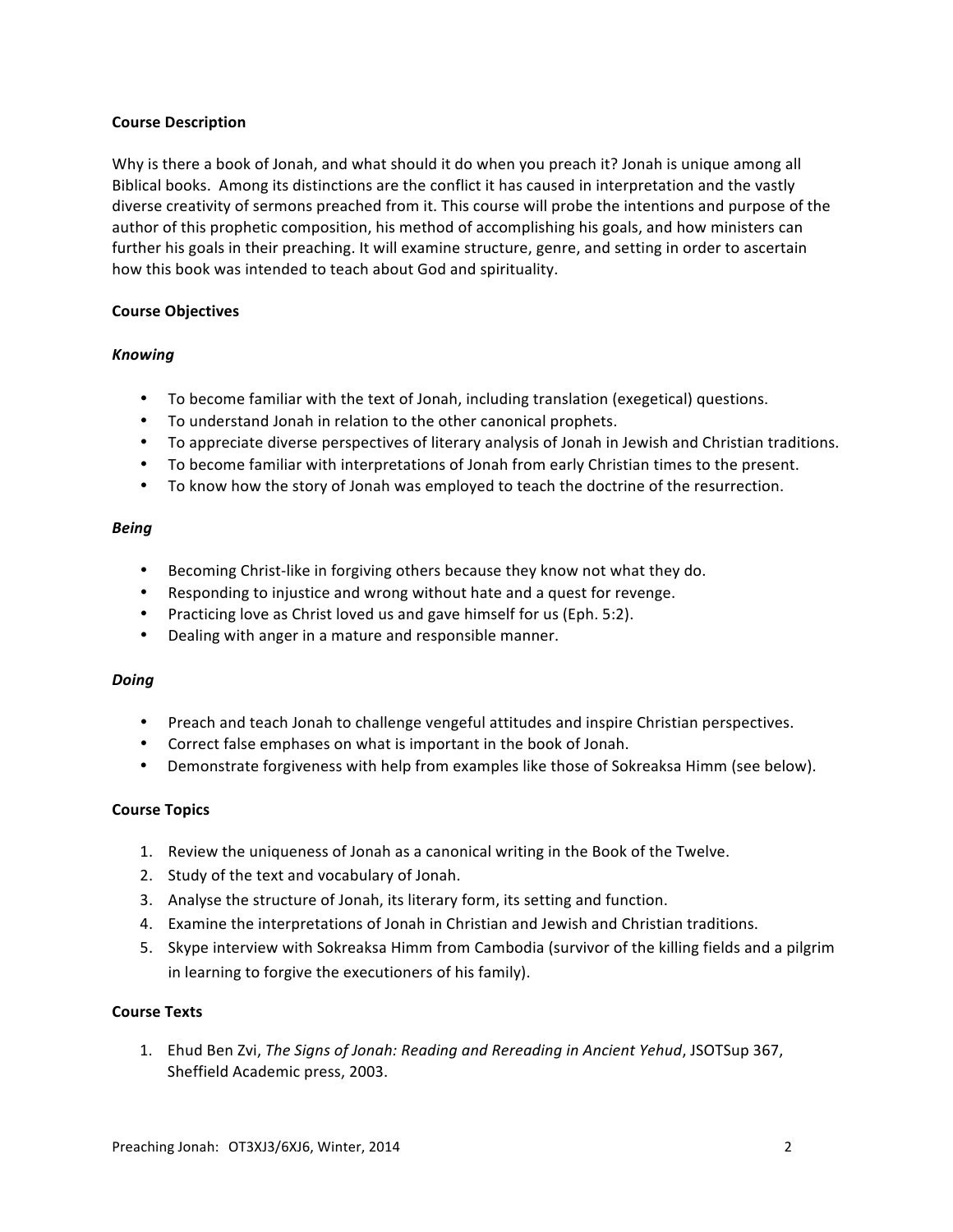- 2. Janet Howe Gaines, *Forgiveness in a Wounded World: Jonah's Dilemma*, Atlanta/Leiden: Society of Biblical Literature/Brill, 2003.
- 3. Sokreksa S. Himm, After the Heavy Rain, Oxford and Grand Rapids: Monarch Books, 2007.
- 4. Uriel Simon, *Jonah*, The JPS Bible Commentary, The Jewish Publication Society, 1999.

Textbooks are available from the College's book service, READ ON Bookstore, Room 145, McMaster Divinity College. For advance purchase, contact READ ON Bookstore, 304 The East Mall, Suite 100, Etobicoke, ON, M9C 5K1: phone 416 620 2934; fax 416 622 2308; e-mail books@readon.ca.

#### **Course Assignments and Grading**

1. Text and Literary Analysis (February 15)

Study the commentary by Simon. Analyse lexical, structural, narrative and other literary features of this story. This information must be prepared for class discussion on February 8. Present your own narrative analysis of Jonah, including the structure of the book and the various features that contribute to its literary impact. (6-8 pages)

Professional Degree Students: 20% Research Degree Students: 15%

2. Setting and Intention (March 15)

With reference to the texts of Gaines and Zvi, and other articles or books of your choosing, review the setting and intention of the composition of Jonah. In particular evaluate the thesis of Zvi that the book was a self-reflection of the literati of Jerusalem. Defend your own proposal for the function of the book that led it to be in the canon. (10-12 pages)

Professional Degree Students: 30% Research Degree Students: 15%

3. Jonah and the Resurrection (April 12)

Explain how the story of Jonah is used in the doctrine of the resurrection. Explain the hermeneutic assumptions and the function of the Jonah story to the gospel message. (5 pages)

Professional Degree Students: 10% Research Degree Students: 10%

4. Application of Jonah (April 12)

Evaluate the modern examples of Gaines in the application of Jonah (Holocaust and South African apartheid). Give an example of how Jonah might be applied in a contemporary situation, such as the hostility between Israelis and Palestinians. (8-10 pages)

Professional Degree Students: 20%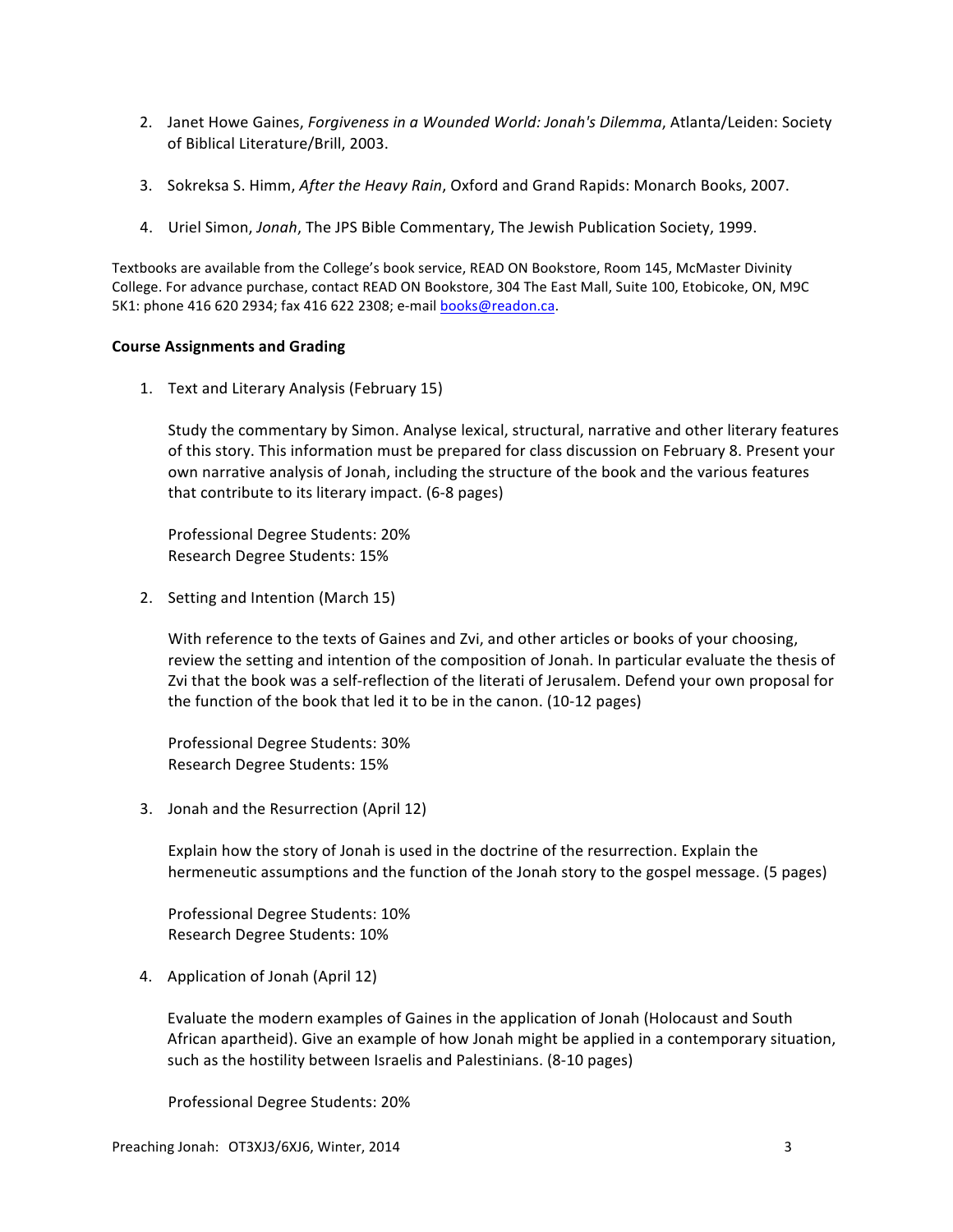Research Degree Students: 15%

5. Jonah Sermon (April 12)

Write out a 25 minute sermon on Jonah or an appropriately selected portion of Jonah.

Professional Degree Students: 20% Research Degree Students: 15%

6. Research Paper (April 12)

Select a text portion from Jonah or a topic of interpretation or theology related to Jonah for intensive research. The paper should be about 4000 words with a thorough bibliography of relevant material.

Research Degree Students Only: 30%

## **Course Policies**

## *Academic Honesty*

Academic dishonesty is a serious offence that may take any number of forms, including plagiarism, the submission of work that is not one's own or for which previous credit has been obtained, and/or unauthorized collaboration with other students. Academic dishonesty can result in severe consequences, e.g., failure of the assignment, failure of the course, a notation on one's academic transcript, and/or suspension or expulsion from the College.

Students are responsible for understanding what constitutes academic dishonesty. Please refer to the Divinity College Statement on Academic Honesty. http://www.mcmasterdivinity.ca/programs/rules-regulations

#### *Gender Inclusive Language*

McMaster Divinity College uses inclusive language for human beings in worship services, student written materials, and all of its publications. In reference to biblical texts, the integrity of the original expressions and the names of God should be respected. The NRSV and TNIV are examples of the use of inclusive language for human beings. It is expected that inclusive language will be used in chapel services and all MDC assignments.

# *Style*

All stylistic considerations (including but not limited to questions of formatting, footnotes, and bibliographic references) must conform to the McMaster Divinity College Style Guidelines for Essays and Theses. Failure to observe appropriate form will result in grade reductions. www.mcmasterdivinity.ca/sites/default/files/documents/MDCStyleGuideMarch0413.pdf.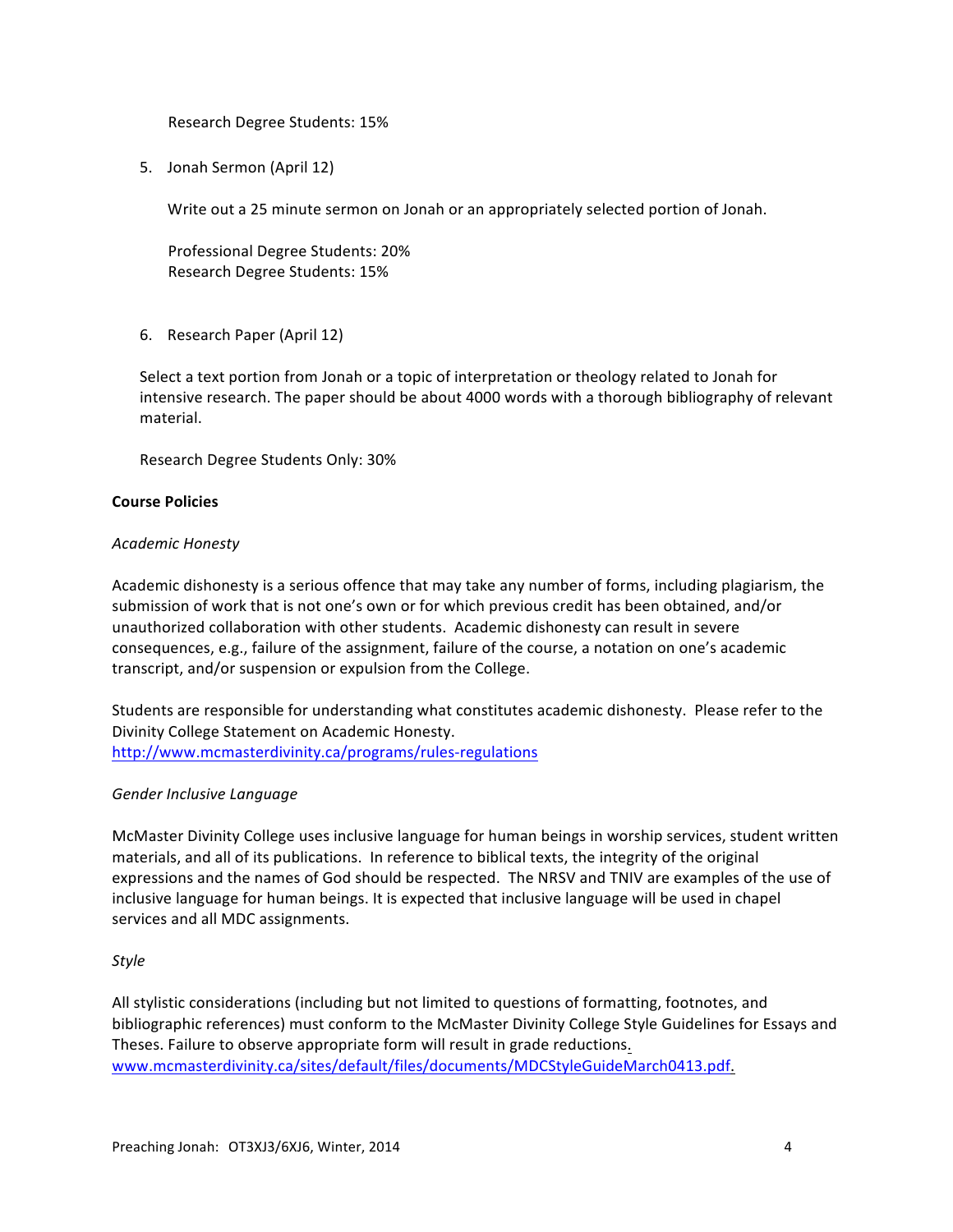#### **Bibliography** (Select Monographs)

Bewer, Julius A. *A Critical and Exegetical Commentary on Jonah*. ICC. Edinburgh: T & T Clark, 1912.

- Bolin, Thomas H. *Freedom beyond Forgiveness: The Book of Jonah Re-Examined*. JSOTSup 236. Sheffield Academic Press, 1997.
- Chow, Simon. The Sign of Jonah Reconsidered: A Study of its Meaning in the Gospel Traditions. Stockholm: Almqvist & Wiksell, 1995.
- Gaines, Janet Howe. *Forgiveness in a Wounded World: Jonah's Dilemma*. Atlanta/Leiden: Society of Biblical Literature/Brill, 2003.
- Green, Barbara. Jonah's Journeys. Collegeville, Minn.: Liturgical Press, 2005.
- Cary, Philip. Jonah. Brazos Theological Commentary on the Bible. Grand Rapids: Brazos, 2008.
- Chisholm, Robert. A Workbook for Intermediate Hebrew: Grammar, Exegesis, and Commentary on Jonah and Ruth. Grand Rapids: Kregel, 2006.
- Craig Jr., Kenneth M. *A Poetics of Jonah: Art in the Service of Ideology*. Columbia, SC: University of South Carolina Press, 1993.
- Ellul, Jacques. *The Judgment of Jonah*. Grand Rapids: Eerdmans, 1971.
- France, R. T. *Jesus and the Old Testament: His Application of Old Testament Passages to Himself and His Mission*. Downer's Grove: InterVarsity, 1971.
- Fretheim, Terence E. *The Message of Jonah: A Theological Commentary*. Minneapolis: Augsburg, 1977.
- Good, Edwin M. *Irony in the Old Testament*. 2<sup>nd</sup> ed. Bible and Literature Series 3. Sheffield: Almond, 1981.
- Kamp, Albert. *Inner Worlds: A Cognitive Linguistic Approach to the Book of Jonah. Boston: Brill, 2004.*
- Marcus, David. From Balaam to Jonah: Anti-Prophetic Satire in the Hebrew Bible. Atlanta, Ga.: Scholars Press for the SBL, 1995.
- Handy, Lowell K. Jonah's World: Social Science and the Reading of Prophetic Story. London: Equinox, 2008.
- Magonet, Jonathan. *Form and Meaning: Studies in Literary Techniques in the Book of Jonah.* 2<sup>nd</sup> ed. Bible and Literature Series 8. Sheffield: Almond, 1983.
- Perry, T. A. The Honeymoon is Over: Jonah's Argument with God. Peabody, Mass.: Hendrickson, 2006.